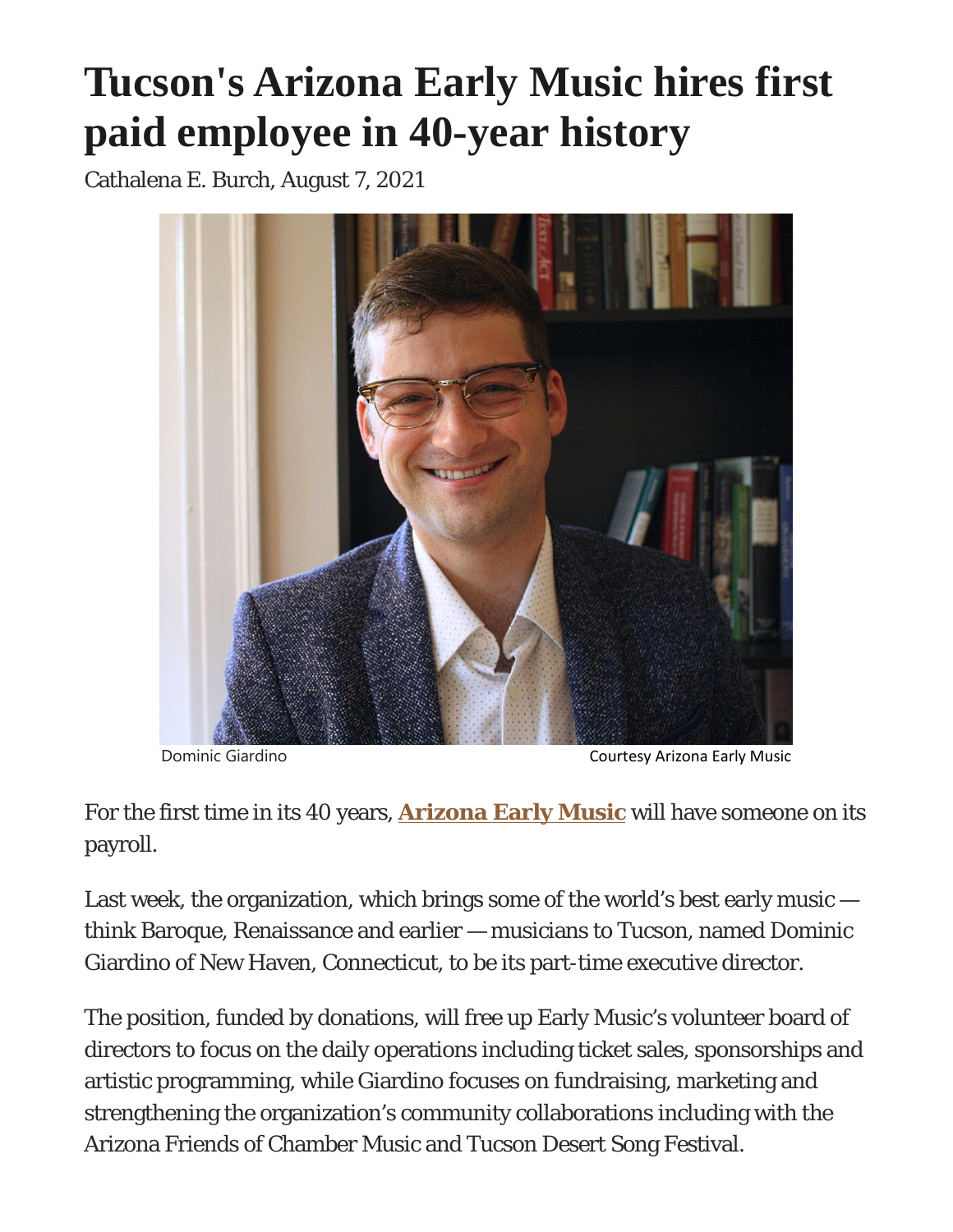Arizona Early Music board members had been contemplating hiring an executive director even before the COVID-19 pandemic brought their live performances to a halt, said Laurie Camm, the board treasurer.

"Pre-COVID we had been growing so consistently that it reached the point where (the day-to-day operations) had become overly dependent on board members and whatever skills they happened to bring," Camm said. "Strategically the next step was to have a professional to oversee the work of Arizona Early Music."

Giardino, who will commute from Connecticut to Tucson a couple of times a year, brings to the job experience managing the prominent baroque ensemble Three Notch'd Road and working with Colonial Williamsburg in Virginia to expand the living museum's digital footprint during the pandemic.

He takes the reins of Arizona Early Music as it prepares to kick off its 40th anniversary season.

"We have a monumental season in front of us in terms of artists and it's a huge honor," said Giardino, 27, a graduate of the University of Rochester's Eastman School of Music in New York. In addition to his degree in clarinet performance, Giardino spent two years in the Netherlands as a Fulbright scholar studying historical clarinets.

Although Giardino will not be responsible for programming Arizona Early Music's series, he will offer input from his connections to artists as a performer including young lesser known artists, he said. Bringing in younger artists will help attract younger audiences, he said.

Arizona Early Music kicks off its season on Nov. 14 with the final tour of the Aulos Ensemble, a string and wind quintet that was a driving force behind the early 1970s resurgence of period instruments. In January, the organization is hosting the Tucson Baroque Music Festival as part of the Tucson Desert Song Festival Jan. 28-30. The season wraps up April 20 with The Tallis Scholars from the UK, one of the world's pre-eminent vocal ensembles, performing "The Golden Age of Spanish Polyphony."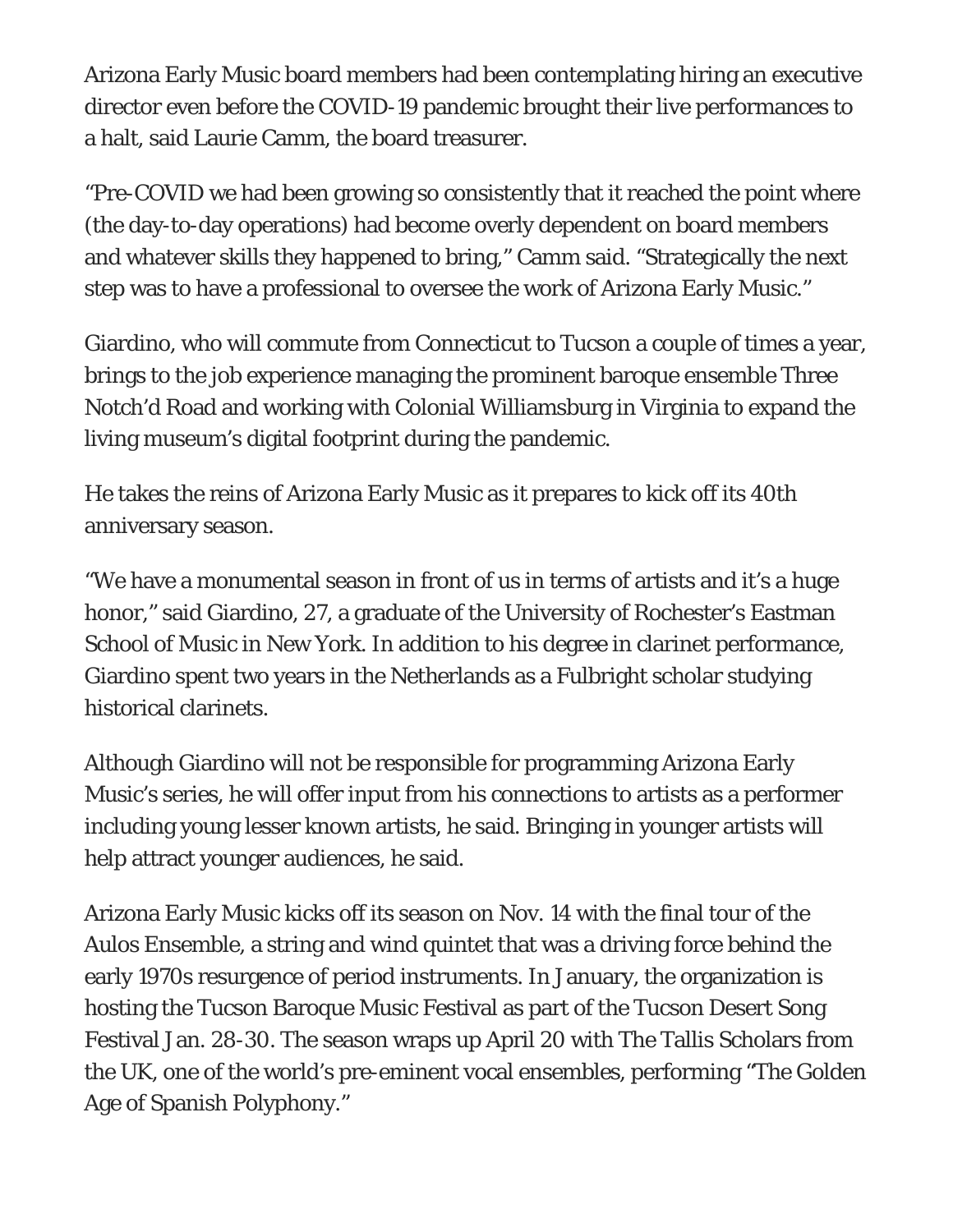The New York Times called the UK-based Tallis Scholars, which opens its spring U.S. tour in Tucson, the "rock stars of Renaissance music," a description echoed by Giardino and Camm.



United Kingdom-based, Renaissance vocal ensemble The Tallis Scholars will open its U.S. spring tour in Tucson next April. Nick Rutter

"It is going to be something that speaks pretty strongly to the choral community here," Giardino said.

Camm said the group plays festivals around the world and prestigious venues including New York's storied Carnegie Hall. To have them here "is our part of putting Tucson on the map," she said.